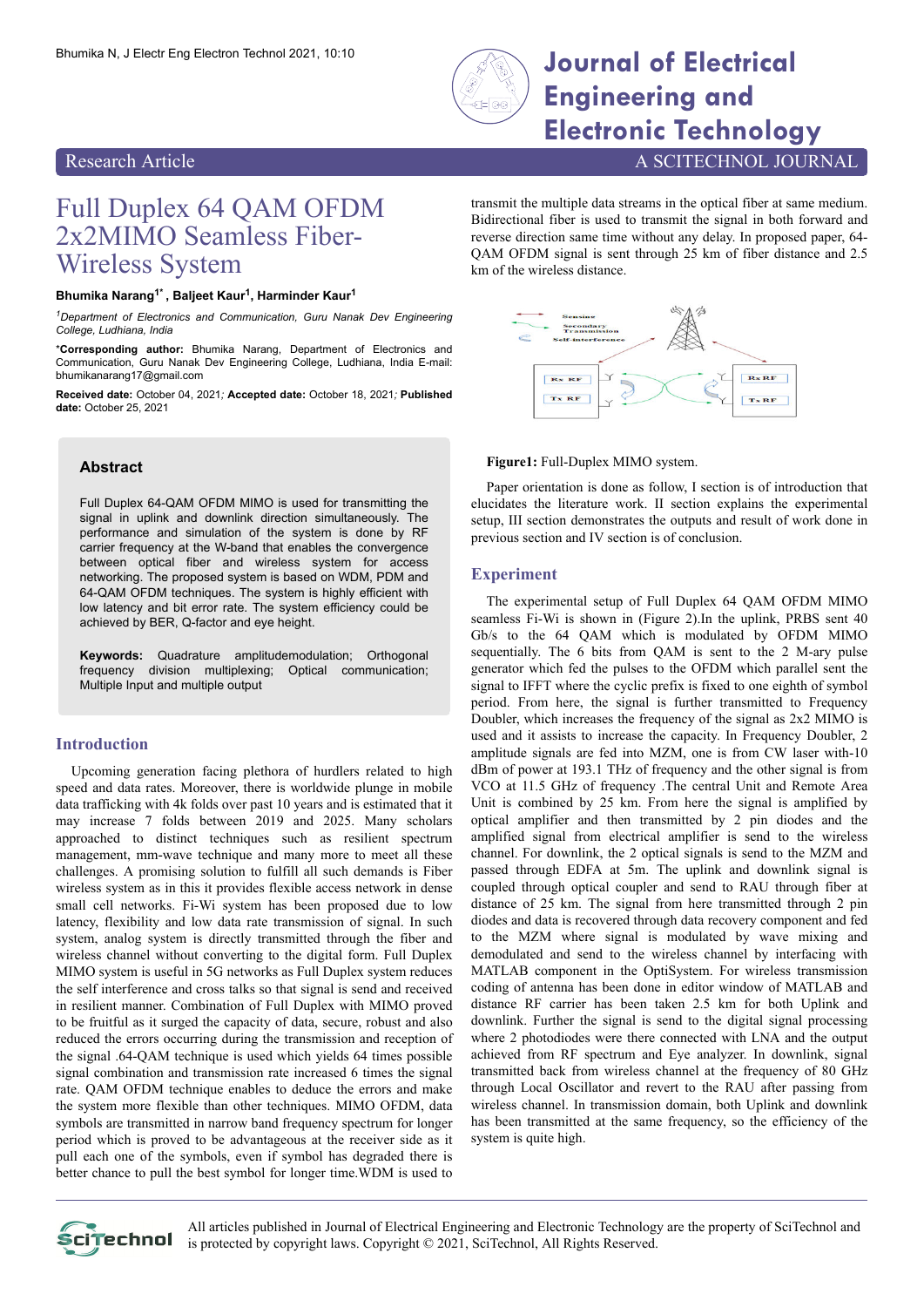

**Figure 2**: Performance analysis of full-duplex 64QAM OFDM MIMO seamless fi-wi system.

Following are the parameters of 64 QAM OFDM 2x2 MIMO seamless fi-wi system in (Table 1).

| <b>Parameters</b>             | <b>Values</b> |
|-------------------------------|---------------|
| <b>Bit Rate</b>               | $40$ Gb/s     |
| CW laser power                | $-10dBm$      |
| <b>CW laser Frequency</b>     | 193.1THz      |
| Optical Fiber length          | 25 km         |
| Wireless distance             | 2.5 km        |
| Local oscillator              | 11.5 GHz      |
| <b>Transmission Frequency</b> | 80 GHz        |
| Bit per Symbol (QAM)          | 6             |
| Number of FFT points          | 512           |

**Table 1:** Simulation Parameters of Experimental Apparatus.

### **Experimental Results**

PDM is the promising technique for the transmission of the signal of two waves at the same frequency which is used to communicate the signal through the optical fiber. Firstly, CW laser and 11.5 GHz of the frequency is fed into Dual-MZM and from here the signal is passed to band pass filter where the signal is filtered and transmitted to the SMF fiber and the output of the signal is achieved in (Figure 3).



**Figure3:** Input signal of SMF.

The optical uplink signal which is transmitted from the single mode is send whose wavelength is 1550 nm and at the distance of 25 km.

From here the signal is sent to the EDFA where the signal is amplified and transmitted to the QAM OFDM and the output of the signal is achieved by electrical constellation and the output of the bits are shown in (Figure 4).



**Figure 4:** Electrical constellation of 64 QAM OFDM.

From here the signal is transmitted to the antenna whose coding is done in MATLAB 15b in the editor window and the output of RF channel of Upstream is taken from RF spectrum analyzer and the quality of the signal is achieved from the eye analyzer as in (Figure 5) and (Figure 6).



**Figure 5:** RF Carrier frequency of uplink (96GHz).



**Figure 6:** Eye analyzer (uplink).

The uplink RF carrier is achieved at 96 GHz at the output whereas the uplink signal at the input is 80 GHz. The efficiency of signal is achieved in the form of BER and Q-factor.

Downlink signal is send through the wireless channel at the frequency of 80 GHz which is sent from antenna whose coding is done in the editor window of MATLAB 15b and distance taken is 2.5 km. The transmitted RF signal is achieved at the output 80 GHz as in (Figure 7) which is same as the input signal of the downlink.